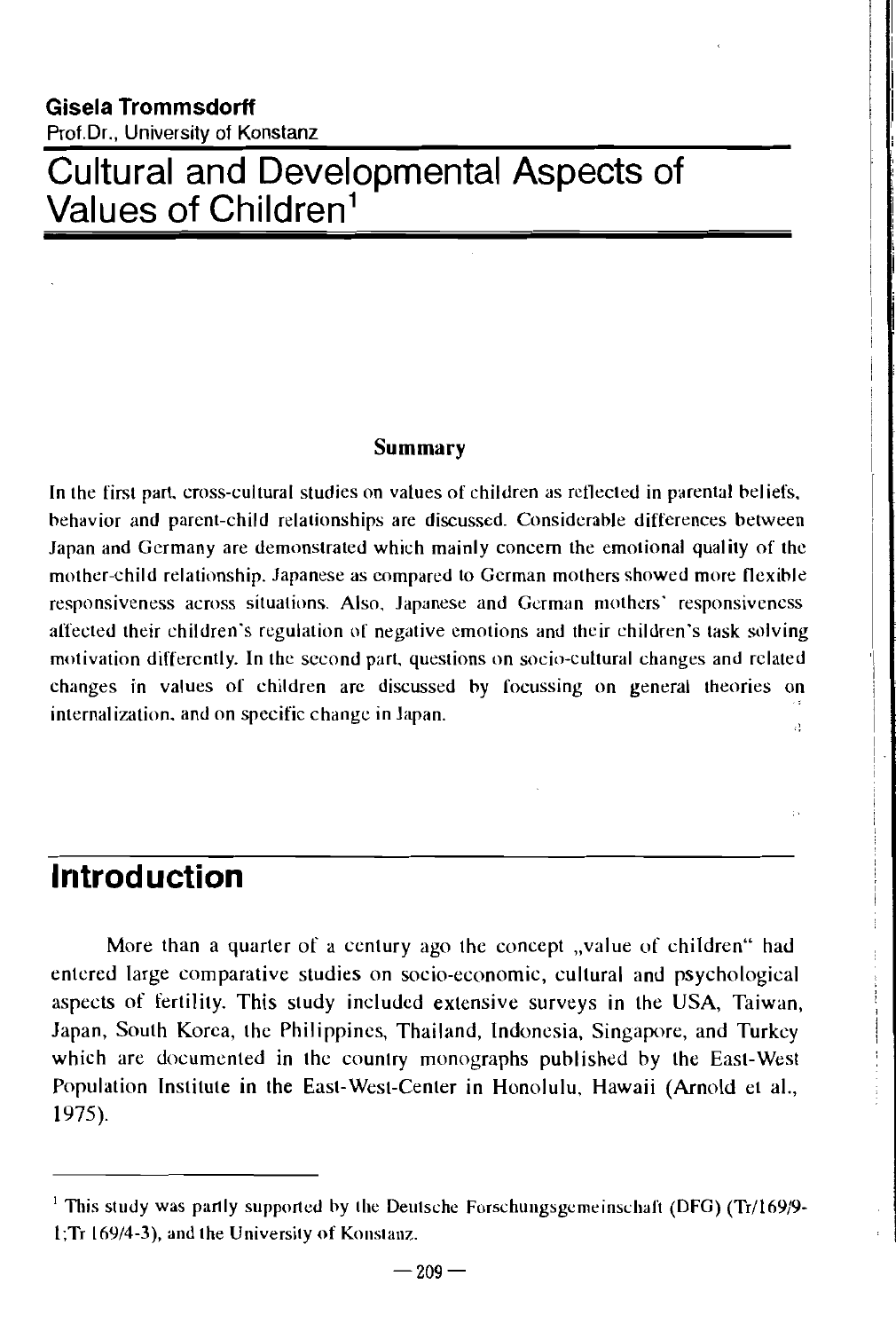"Values of children" were at this time studied with respect to its functional value for parents and for society in terms of fertility and population stability. As first step, the intluence of economic and cultural factors (social norms and values) on birth rate were studied. Later-on, the interest shifted towards the understanding of psychological conditions for the decision to have a child. The work by Hoffman & Hoffman (1973) included both, situational intluences and psychological conditions partly depending on cultural values and affecting individual value orientations. According to the view of Hoffman  $\&$  Hoffman (1973) "values of children refers to the functions they serve or the needs they fulfil for parents" (Hoffman & Hoffman, 1973, 20).

The functional value of children for parents may vary between materialistic values such as economic benefit and social status and non-materialistic values such as "emotional" values (enjoying to have children). Results from the value-ofchildren-studies demonstrated that socio-economic conditions and the quality of values of children were correlated. Economic values of children were more pronounced in less industrialized societies while emotional values of children were more important in modern societies (cf. Kagitcibasi, 1982). The question is, however, whether economic and social values exclude emotional values, and whether values of children are related to the economic status of parents and the society. The assumption that the economic development of a society (e.g., modernity) predicts the quality of parents' value of ehildren implies that historical and cultural factors are less important. **In** contrast, one may as well assume that cultural values intluenee the way people perceive of their environment including their economic situation. Also one may expect that cultural values intluence individual value orientations including values of children. More precisely, cultural values of independence as compared to interdependence may be less related to social values of children. However, it is unclear whether differences in emotional values of children occur between cultures which represent individualistic versus collectivistic values. Also it is unclear whether emotional and social values of children really constitute independent dimensions. Furthermore, the way in which "value of children" affect behavior is not really clarified. According to the valueof-children-study, fertility can be predicted from values of children. However, the decision to have children is only one aspect. Other aspects of values of children may be more closely related to the way how parents interact with their children, including their preference for emotion-focused parent-child relations.

Accordingly, "values of children" can be seen not only as influencing decisions on fertility but also as moderator variables affecting the subjective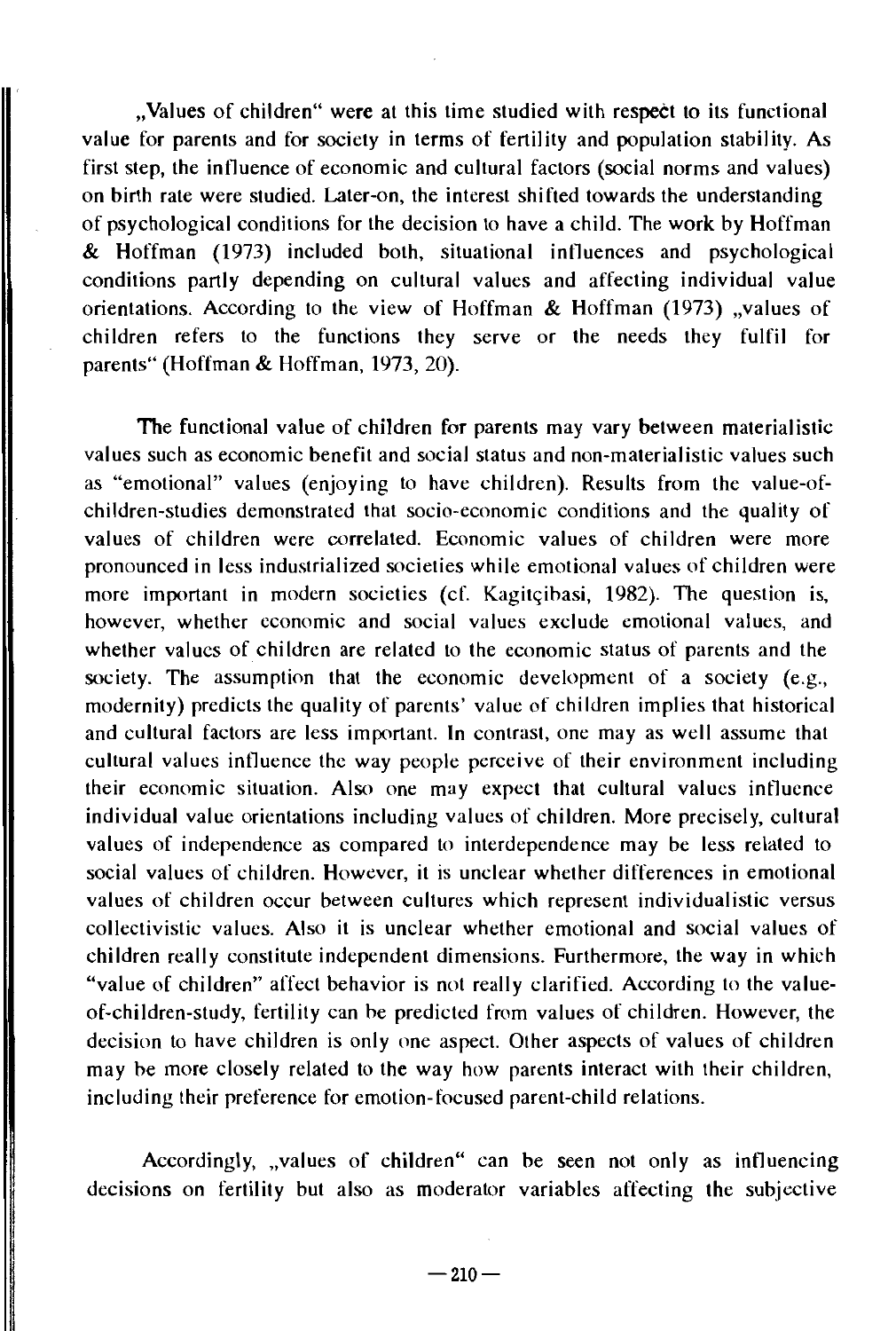theories of parents, their socialization goals and behavior, and the quality of the parent-child relationship. Such variables will be used here in order to test cultural differences which respect to emotional values.

In the first part, it is argued that "values of children" constitute a "developmental niche" for the children. Some empirical examples from crosscultural studies on mother-child-interactions are presented focussing on emotional qualities of values of children. Here, it is asked which functions "values of children" (as represented in child-rearing behavior) have for children's development, referring to Super & Harkness' (1993, 1998) notion of "cultural canalization".

In the second part, it is asked whether values of children are affected by socio-cultural change or stability. Here, questions on the relation between "value of children" and intergenerational transmission of values and examples for changes of values of children in Japan are presented.

In general, the question is dealt with whether the study of values of children may contribute to the understanding of individual development and social change.

# **1. Values of children and socialization of children**

The former value of children-study conceived of values of children as depending on the economic status (and the society) of parents. Parents from less economic advanced societies are assumed to invest in children in order to ascertain their later economic security in old age and the continuation of the family. The impact of values of children for fertility decisions was important in these studies, and the impact on children's development was neglected.

On the basis of theories which view development as process in context, value of children can be regarded as a developmental niche or as part of "cultural canalization" (Super & Harkness, 1998). Therefore it is suggested here to conceive of values of children as a moderator variable, linking on the one hand the economic status and socio-cultural values, and on the other hand parental behavior as a developmental niche for the children. devel,?~'k~~al ni~~, ~'or t!L~~~~~ren.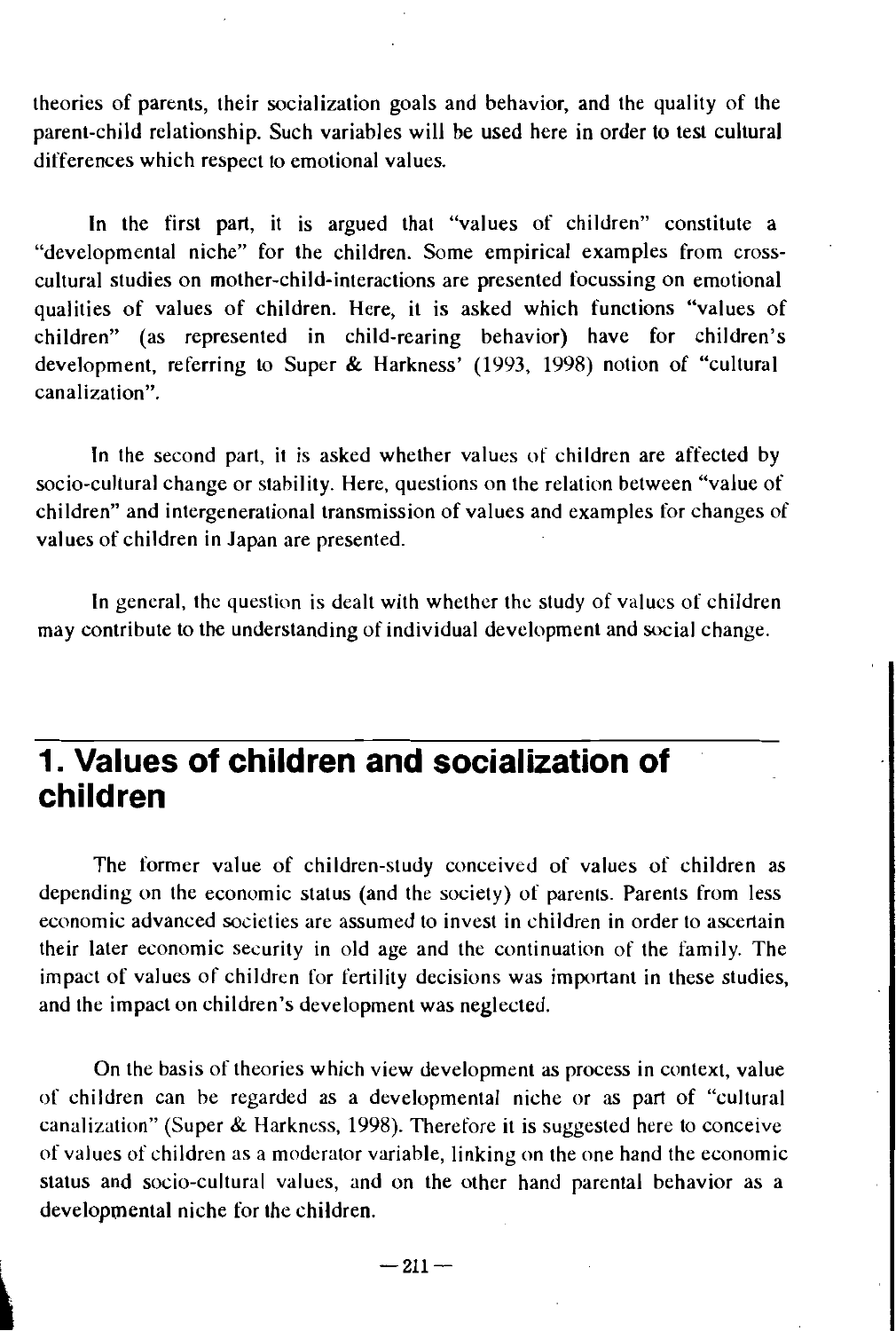# **1.1 Values of children and it's impact on sociallzation in different cultural context: conceptual framework**

From the perspective of modem developmental psychology development takes place in context. The context of development has to be differentiated according to different levels which intact with each other and which penetrate each other without necessarily iniluencing children's development directly. Therefore, multi-level approaches to contextual factors, specifying the quality of the macro-, meso-, and micro-level are relevant (cf. Bronfenbrenner, 1979).

The multi-dimensional contextual model of child-development can be refined by using Super & Harkness (1998) notion of "developmental niche" and of "cultural canalization". Cultural values affect values of children and parental belief systems including their value orientations and expectations with respect to children. Thereby global cultural values indirectly affect the way children develop. According to this view it is rather the immediate social environment such as parental values and behavior which mediate thc economic conditions and cultural values and affect child development. Thus, the proximal context into which children are born and in which children grow up (including siblings, other family members and peers) ean be specified with respect to the underlying values of children of primary caregivers. On the other hand, cultural values are in turn affected by the child's development and behavior. they can thus either be stabilized or modified. Parents' values of children can be seen as developmental contexts which are part of the socio-economic macro-structure, the meso-structure of socialization institutions, and the micro-structure of the parent-child relationship. Accordingly, values of children may be seen as a moderator variable connecting the macro-, meso-, and micro-level of the society and constituting the "developmental niche" for the individual development.

Let us assume that on the macro-level economic hardship dominates; on the meso-Ievel, only litllc differentiation of formalized institutions for socialization are available; and on the micro-level of the family, several family members are responsible for taking care of the child. This is a rough picture of less industrialized traditional societies. The question now is how do values of children enter into such a multi-contextual situation of development?

To give an example from cross-cultural studies on values of children and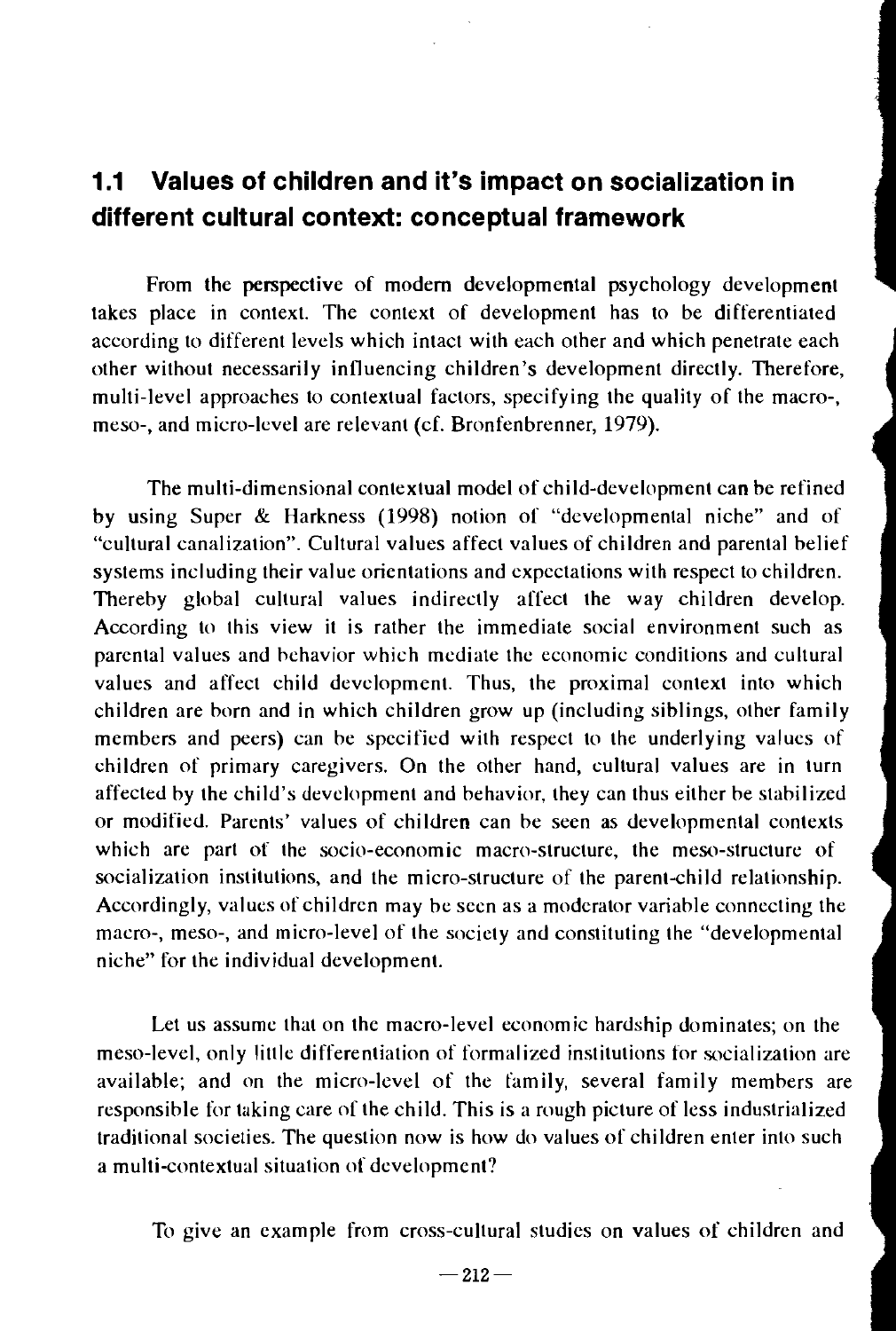child-rearing. In the context of traditional agrarian societies, children are supposed to fulfill economic duties including economic support of the family and social responsibilities for family members. Young children are supposed to engage in household-cores, to help in harvesting, or to take care of younger siblings. Later-on, children are expected to have children themselves and to support their older parents (Whiting & Whiting, 1975). Rules of reciprocity of support govern family relations between generations throughout the life span. Related activities of children and parents are learned as developmental tasks. These normative reciprocal activities are embedded in a stable family system which is differentiated according to ascribed roles such as age and gender. Values of children in these societies are based on economic and social needs and arc presumably retlccted by reciproeal values of parents. Such values of children and parents serve to stabilize the economic and social system and fosters continuity of the family in the specific society. However, values alone could not serve these functions unless they are transmitted in respective child-rearing practices and rules for behavior. In these societies, children are socialized to adopt to the norms and expectations of the family to fulfill prescribed social roles and to conform to cultural values.

In line with these assumptions empirical findings from the above cited values of children-studies show that in traditional societies social and economic values of children are preferred which foster tradition and continuity. This does not, however, imply that low economic development is always relatcd to social and cconomic values of children or the other way round. Not only the fact of intra-cultural variations but also of socio-economic change and its impact on socialization of the next generation has to be taken into account here.

Empirical data bay Kagitçibasi (1982) demonstrate intra-cultural differences in. In traditional and economically deprived families values of children were focused on material and social support; in more modern and socio-economically higher ranking families emotional investment in children was more important. According to Kagitçibasi (1982; 1996) and her extension of the value of childrenstudy, traditional (more or less agrarian) families rather prefer values of children which are related to a materialistic orientation: Children are considered as a future investment in the economic security of the parents and the family. Parental . investment is expected to be reciprocated by later investment of children. i. I,

However, it remains unclear in these studies how values of children are transmitted and affcct soeialization and intergenerational relations. The question arises whether conformity oriented parental discipline can ensure the economic survival of the family when it excludes emotional ties in parent-child-relation. This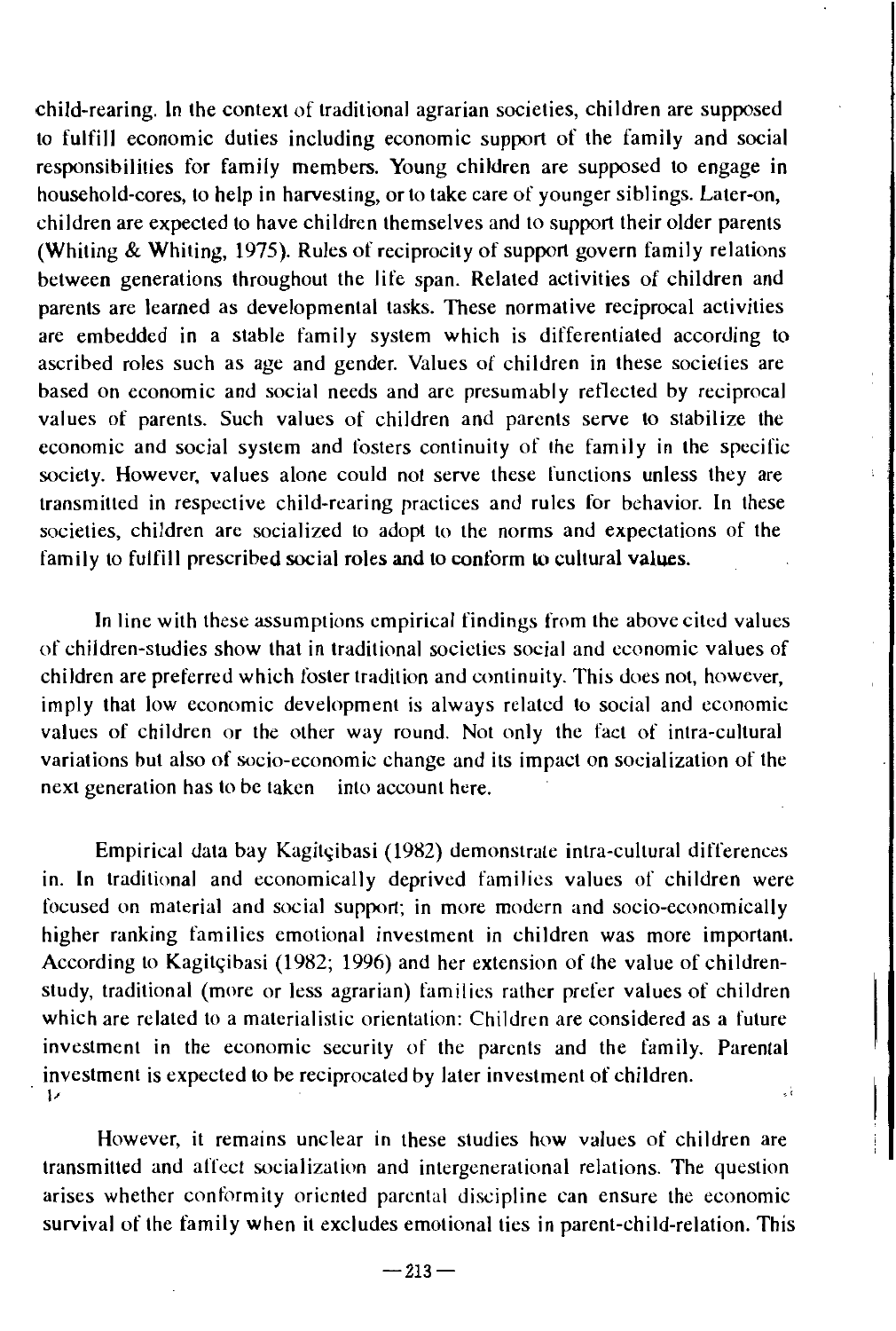should imply less favorable conditions for the internalization of values. According<br>to Grusec & Goodnow (1994) and Maccoby (1992), the emotional quality of the parent-child relation and acceptance of parental authority is necessary for successful socialization of values and thus for intergenerational stability of values. The other question is, whether in modern industrialized societies less economic and more emotional values of children prevail and which consequences this may have. A lack of conformity demands and low values of reciprocity will presumably foster hedonistic socialization practice which may decrease the importance of intergenerational obligations of the family,

÷.

# **1.2 Cultural differences in socialization of children: Empirical studies**

## **1.2.1 Acceptance of parental authority in Socialization in traditional versus modern societies**

How far can the economic status predict values of children as operationalized by child-rearing? When we compare cultures of similar economic development but different cultural and historical background, do similarities or differences with respect to socialization of children occur?

In our own cross-cultural studies on parental goals and child-rearing in Indonesian, Japanese, Scottish, and German families, we studied acceptance of parental authority which can be used as indicator for different patterns of stability in transmission of values over the generations. These studies demonstrated significant differences with respect to acceptance of parental authority and the quality of parent-child relationships. These variables included differences in the acceptance of parental goals hy their children. (Trommsdorff, 1995; Trommsdorff, 1985; 1986; Kornadt & Trommsdorff, *1990; 1997).* 

The Indonesian and the Japanese society differ economically. However, in both societies adolescents had the highest scores for obedience while adolescents from Germany and Scotland who are economically similar to Japan had the lowest scores. The results from these studies are clearly not in line with the thesis that obedience is related to a low socio-economic status of the respective country. Japanesc adolescents showed higher preference for ohedience and at the same time the least occurrence of parent-child conllicts as compared to German or Scottish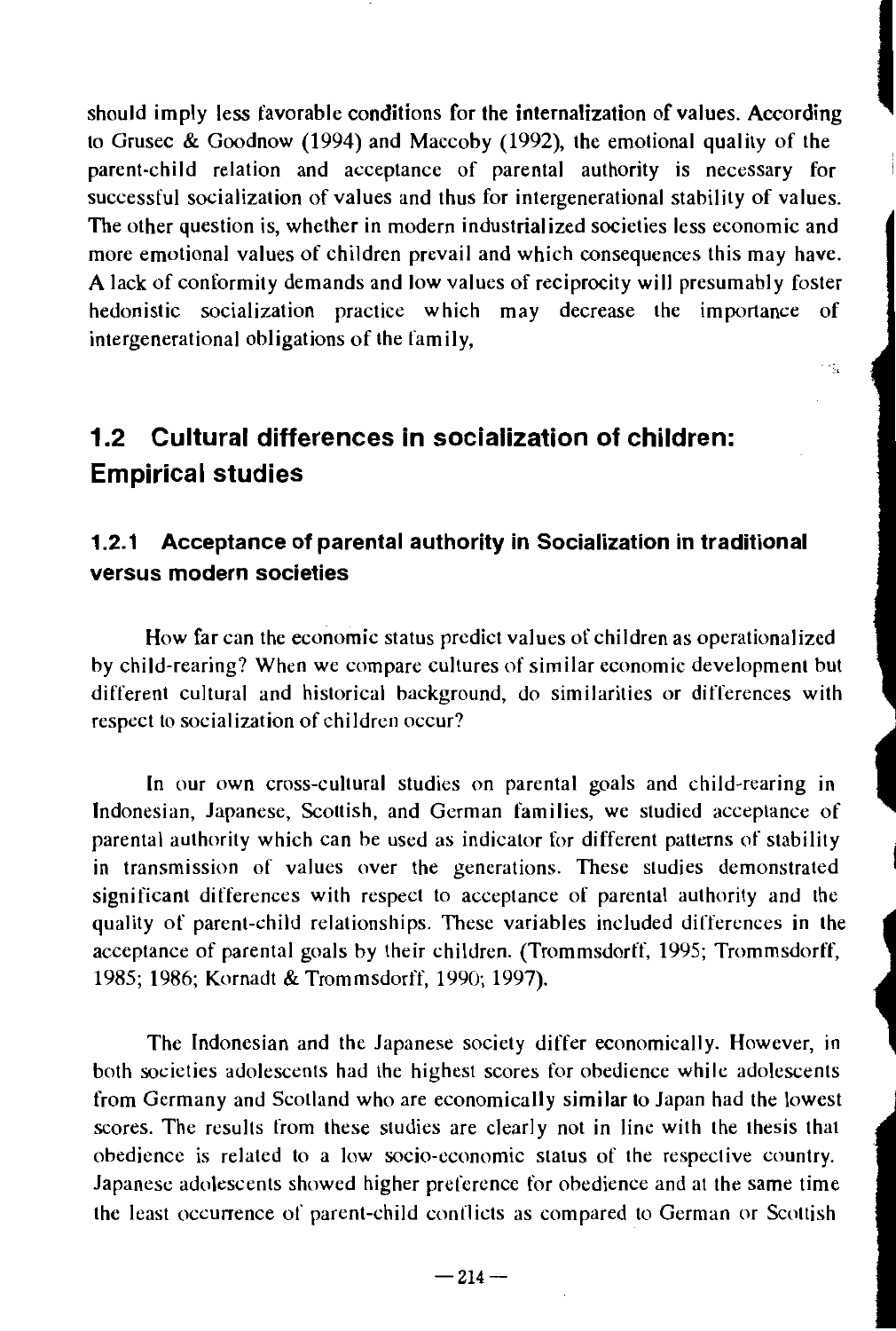#### adolescents.

Furthermore, significant differences occurred between the Balinese and Batak samples who were similar with respect to economic status. The Batak sample showed less values of conformity and less conflict-free parent-child relations as compared to the Balinese samples (Trommsdorff, 1995). The fact that significant inter- and intra-cultural differences in child-rearing practices occurred for cultures with similar economic status, raises the following questions:

- Which other variables beside economic status enter into the socialization of children?
- Is obedience a valid indicator for reciprocity-based materialistic values of children?

These cross-cultural studies show that values of obedience are not necessarily related to low economic status. Accordingly, it has to be questioned that the materialistic basis of values of children in families from low economic context serves to ensure the economic security of the family (and the old parents), and values of obedience are a necessary prerequisite to ensure reciprocity of investments.

The Japanese and Indonesian examples show that the value of obedience is no valid indicator for a materialistic basis of values of children. As we know from recent studies, Japanese parents decreasingly expect their children to take care of them in old age; also Japanese parents decreasingly decide to give birth to a child in order to continue the family. Accordingly, economic and social functions of children are not the only basis for values of obedience; and values of obedience are no valid indicator for economic values of children.

It seems necessary to take into account further variables on different levels of socialization. As for Japan, the value of obedience is related to Confucian beliefs in filial piety and loyalty. Here obedience is embedded into a complex system of interpersonal relationships. These are organized around cultural values which imply the legitimate bases for social rules. The legitimacy of these rules allows that they function to foster social orientation, emotional security. and interpersonal independence.

To summarize,economic status alone cannot predict values of children and values of socialization. Cultural values and their historically rooted meaning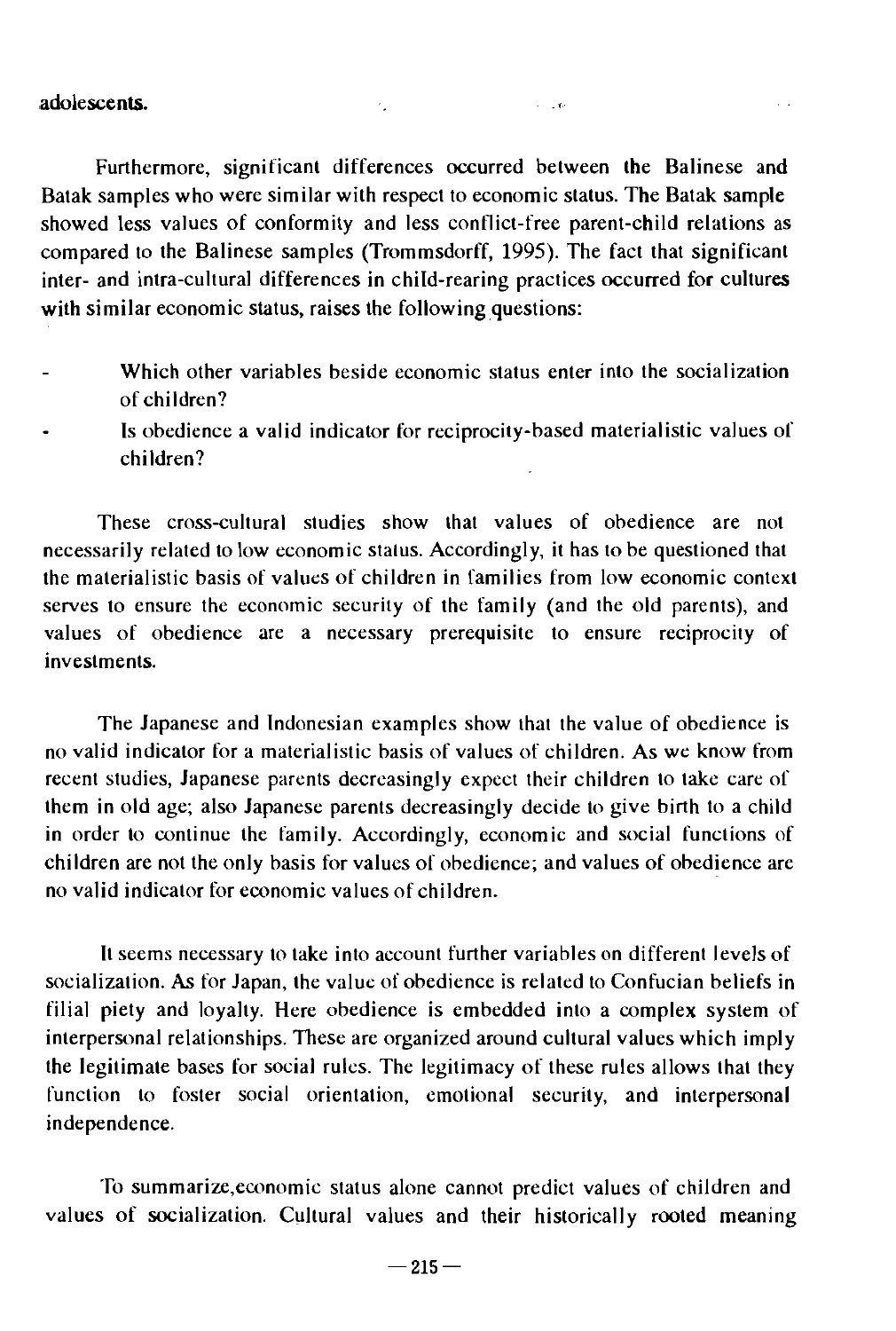significantly add to the values of socialization.

### **1.2.2 Emotional quality of child-rearing In Japan and Germany**

The next question is whether values of socialization can be based on multiple functional values: *material or social functions* and also *emotional functions.* Can obedience demands and at the same time close emotional relationships co-exist and does this combination characterize values of socialization in economically advanced modern societies?

In the following, some data from our cross-cultural studies on mother-child interactions are presented with respect to these questions. Japan and Germany are examples for highly industrialized societies. Therefore, samples from these societies are compared in order to test whether differences in the emotional quality of child-rearing occur, and how these may affect child development.

Japanese and German mother-child-interactions were studied in various situations. The methods used were observations and interviews (cf. Kornadt  $\&$ Trommsdorff 1990, 1997 TrommsdorlT & Friedlmeier, 1993; Trommsdorff 1989, 1997; Friedl meier & Trommsdorff, 1998).

- (1) Observations of mother-child-interactions were experimentally structured: (a) no induction is given; (b) the child deals with a difficult task; (c) the child deals with a playful creative task, and (d) the child encounters a frustrating situation.
- $(2)$  Interviews of mothers focused on different conflict situations in interaction with their child (non-compliance of child with respect to mothers' requests in everyday situations).

Analyses of the observational studies produced data on mother-child interactions. The interviews were analyzed according to mothers' values, beliefs, subjective theories and their emotional reactions.

(1 ) In case of a conllict with their child, Japanese as compared to German mothers avoided escalation of contlicts by giving in. This behavior was related to their positive attributions of children's behavior.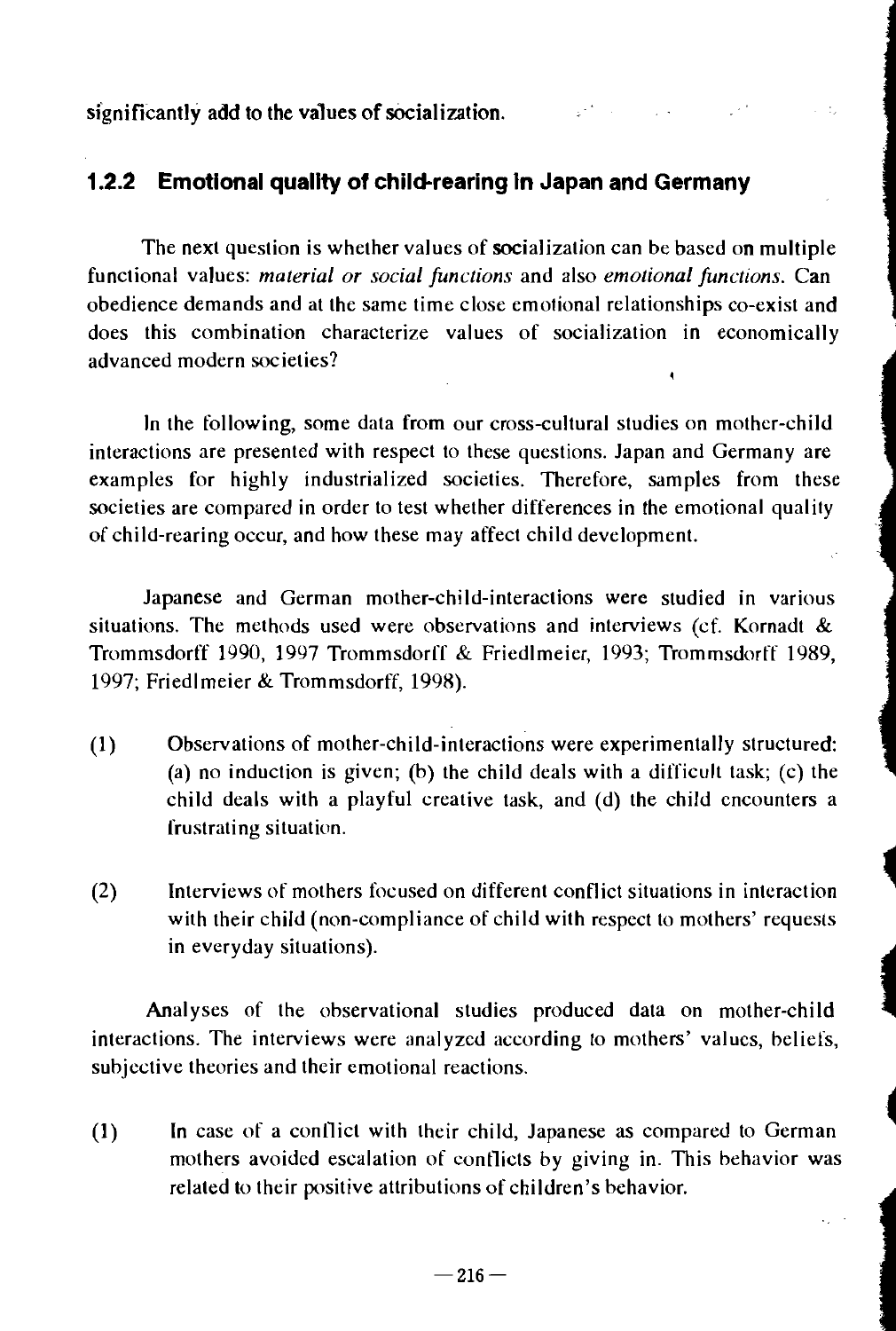- (2) When children were engaged in solving a task, Japanese as compared to German mothers made less demands and give significantly more support to their children.
- (3) When children were engaged in solving a difficult task, Japanese as compared to German mothers showed different emotions. They showed
	- less anger
	- more empathy
	- less self-focused emotions
	- more child focused emotions.
- (4) When children tried to cope with a stressful situation Japanese as compared to German mothers showed differences in responsiveness.

(a) While no differences for mothers of the 2-year-olds occurred, significant differences occurred for mothers of the 5-year-olds. Japanese as compared to German mothers showed significantly more responsiveness towards their 5-year-old children.

(b) Ouality' The quality of responsiveness of Japanese as compared to German mothers differed in various ways (cf. Trommsdorff  $\&$ Friedlmeier, 1993, 1999; Friedlmeier & Trommsdorff, 1998, 1999).

Japanese mothers varied their responsiveness according to the given situation whereas German mothers reacted quite stable independent from the situational demands. Japanese mothers aeted responsively in order to monitor their child according to the situational dcmands whereas German mothers responded according to their personal preference. Japanese mothers took into account both, the needs of their child and the situational demands. Responsiveness can be characterized as a state variable for Japanese mothers and as trait variable for German mothers.

Japanese mothers did not react to their children's expression of needs as German mothers did but they anticipated their children's needs and aeted before their children reacted.

Japanese mothers made use of several subtle strategies to avoid stressful reaction of their children. They could foresee possible negative emotional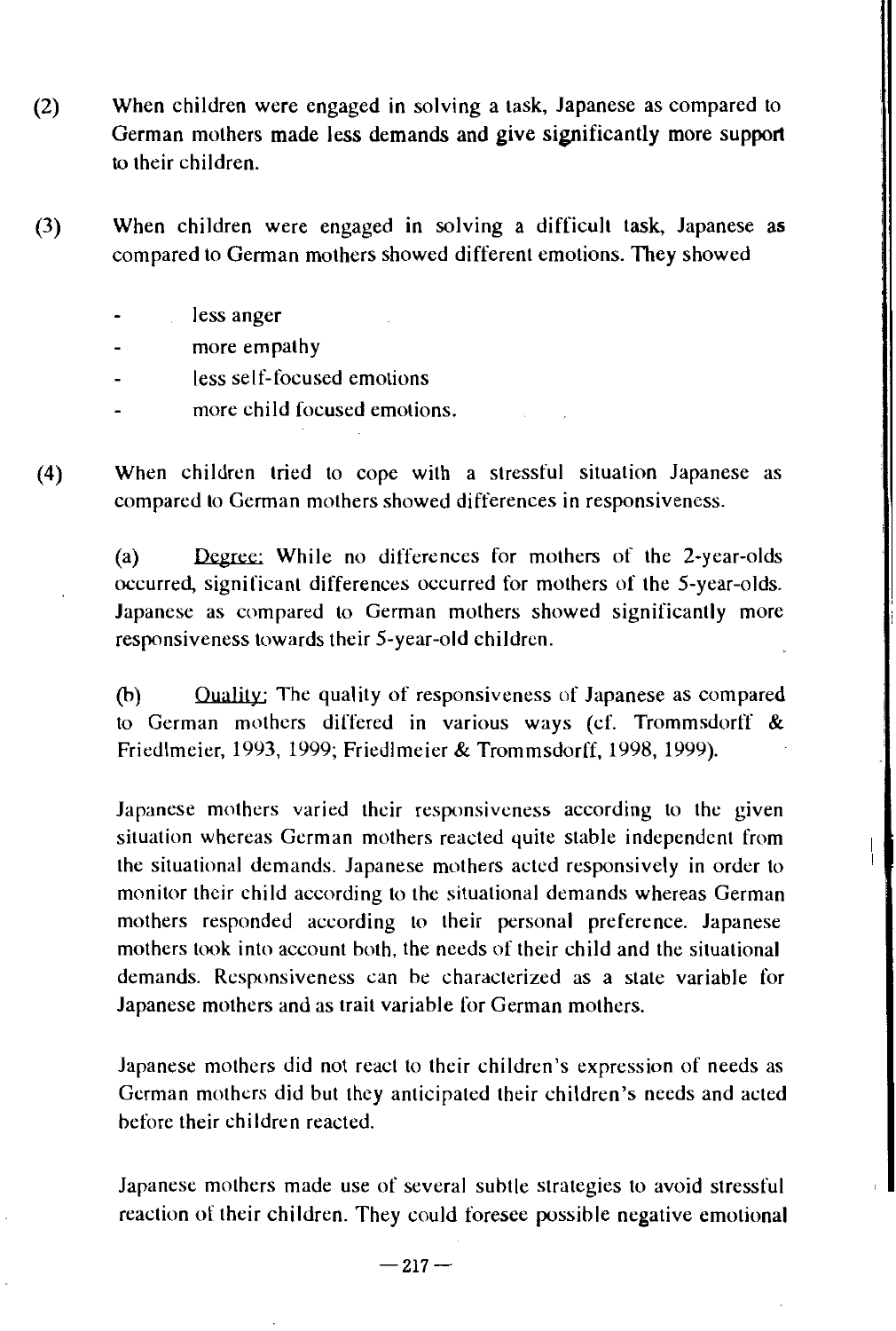reactions of their children and successfully employed strategies of distraction, positive interpretation of the situation or denial.

To summarize the results: Japanese as compared to German mothers were more closely emotionally attached to their children as compared to German mothers. This could be seen in their

- more child-focused and less self-focused emotional reactions
- stronger responsiveness  $\overline{a}$
- more situational dependent responsiveness  $\omega$
- more pro-active child-focused responsiveness.

If we define values of children as preferred parental belief system, and as preferred behavior in interaction with the child, the main results of these studies can be summarized as a stronger preference of emotional values of children in Japan as compared to Germany.

## **1.3 Empirical studies on cultural differences in child development**

What is the function of emotional values of children and an emotional basis of parent-chi Id relationship for child development?

Our results showed that Japanese as compared to German mothers' higher responsiveness was more effective to improve their children's task orientation and their emotion regulation (Friedlmeier & Trommsdorff, 1998, 1999; Trommsdorff & Fricdlmeier, 1999).

These differences may retlect different values of children and child-rearing. In Germany, children's independence is more highly valued than in Japan. Therefore, it may be inappropriate if German mothers behave in a responsive way towards their 5-year-old children while this behavior may be normal in Japan and it may constitute a part of the emotional bonding in mother-child-relations. This interpretation is supported by our findings that nearly 50 % of 5-year-old German children regulate negative emotions without support of their mothers while nearly 50 % of Japanese children did not.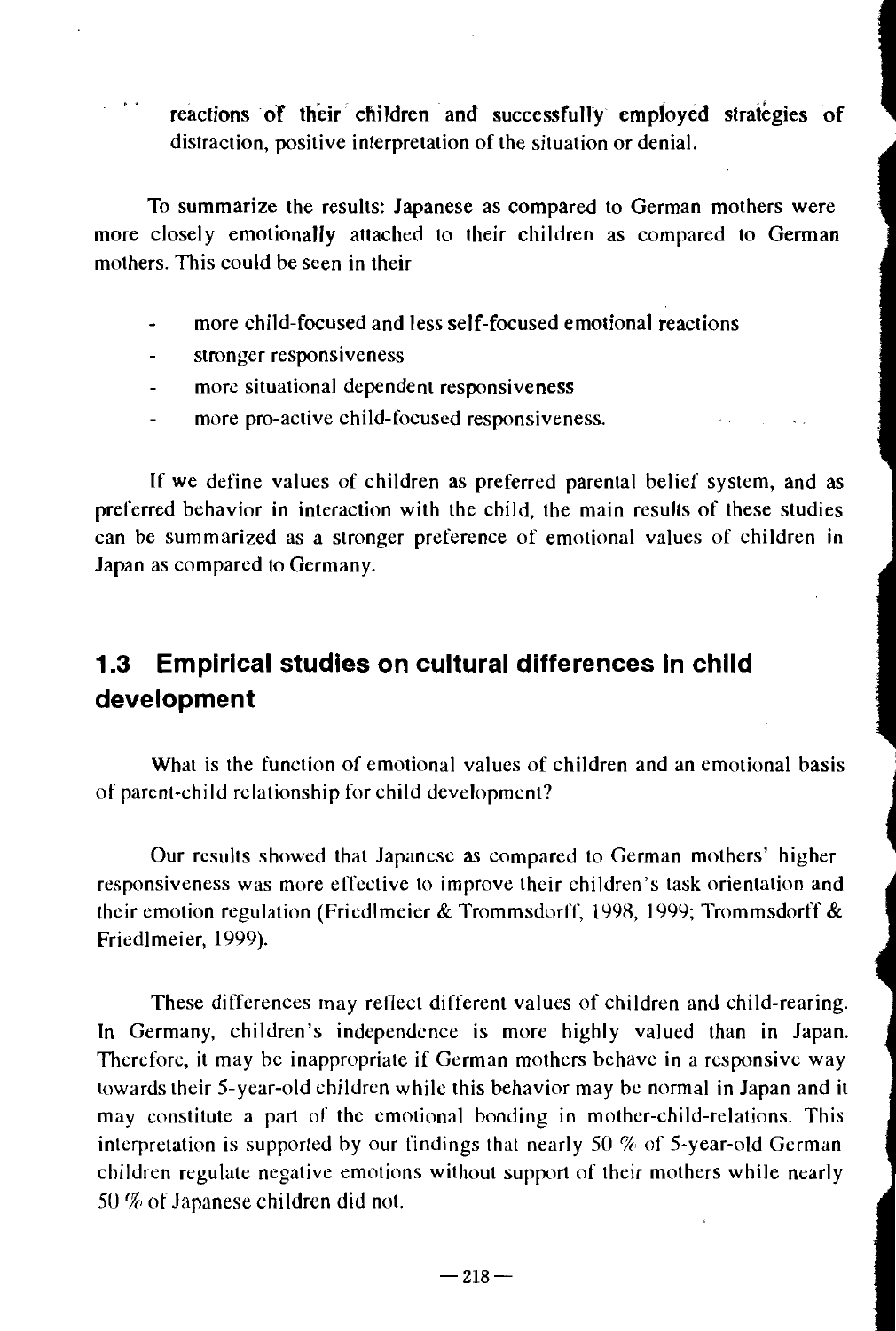Our cross-cultural studies clearly show that cultural values affect the developmental niche and the developmental pathways of children in culturespecific ways. A rather ideocentric value orientation in Germany is retlected by parental beliefs to rear children as independent partners; in contrast, a rather sociocentric value orientation in Japan is retlected in the more pronounced childcenteredness and a more pronounced emotional quality in mother-child interactions. This emotional quality seems to be based on a of feeling of oneness ("Itaikan") (Azuma, 1986; Markus & Kitayama, 1991).

To summarize: Our results show that considerable differences exist with respect to the emotional quality of values of children in Japan and Germany. First, Japanese mothers' child-oriented emotions differ from German mothers' selffocused emotions. Second, the emotional investment of mothers affects child development differently. In case of Japanese children, their emotional dependency is increased. In contrast, the emotional investments of German mothers affect the emotional independency of their children. These different qualities of investment and the different outcomes may demonstrate that the basis for transmission of values of children differs bctwcen cultures and may at the same time affect social change in different ways.

A question for further studies on values of children can be whether values of children are related to economic and to social and at the same time to emotional functions. Social and economic functions on the one side and emotional functions on the other side need not necessarily constitute mutually exclusive aspects of values of children but they can rather be combined in various ways. At least the data from our cross-cultural studies on mothers' beliefs and mother-child interactions showed the following:

- (a) Norm-orientation (obedience) in child-rearing is not necessarily related <sup>10</sup> low emotional quality of mother-child relation.
- (b) In comparably cconomically advanced societies the emotional quality of mother-child relations can differ considerably. This should be related to underlying cultural values.
- (c) Depending on the cultural values and independent from economic status, child-rearing values can be related to normative and/or emotional functions.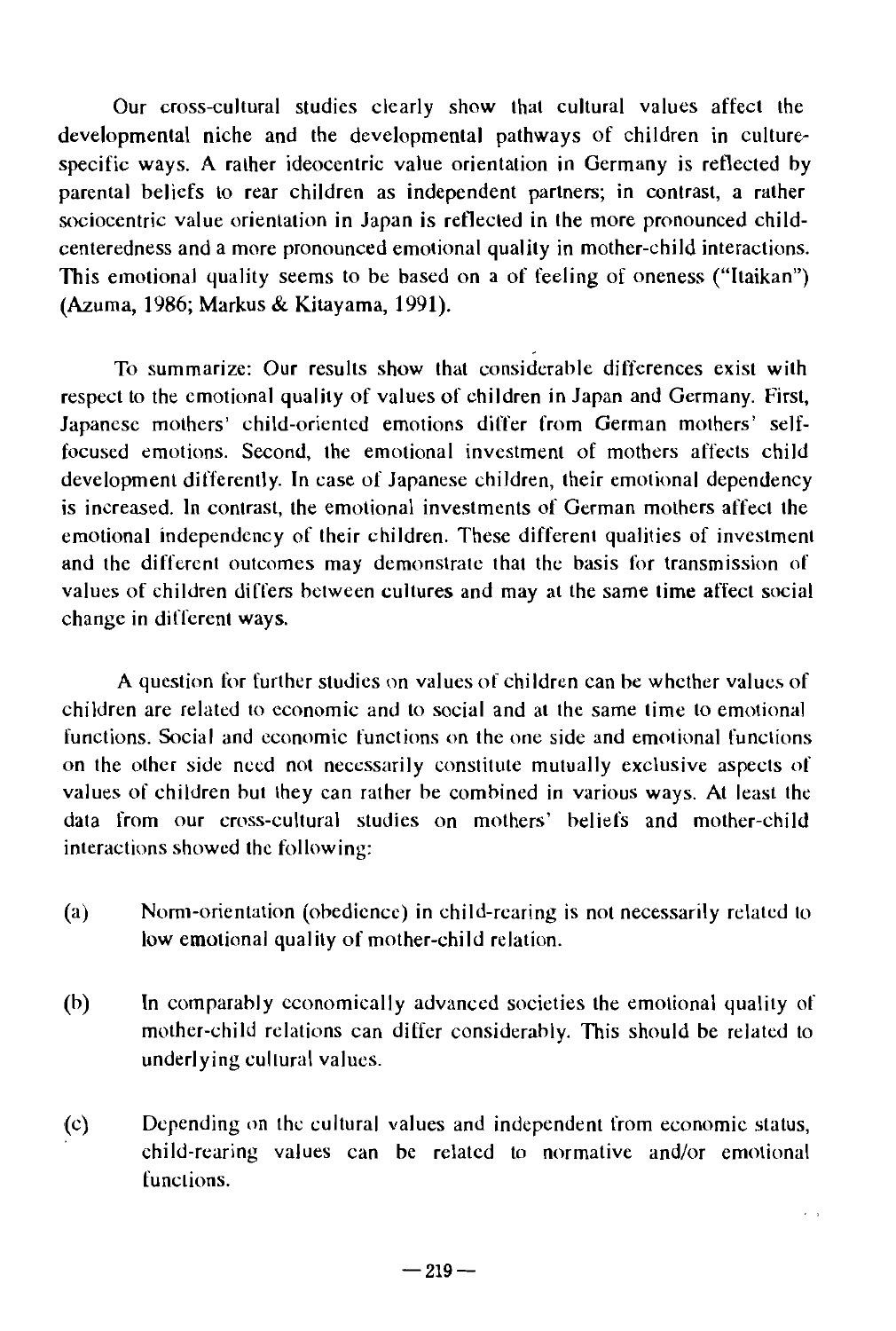# **2. Socio-cultural change and socialization of values**

Our results comparing aspects of socialization in Germany and Japan demonstrate different parental theories and practices. How are the underlying values socialized and transmitted to the next generation? Therefore, the next question is how cultural values and related values of children are transmitted in the process of socialization. According to our previous studies on socialization including parental beliefs and parent-child-reactions one may very roughly differentiate between so-called ideocentric (individualistic) and socio-centric (collectivistic) cultures.

## **2.1 Transmission of values as part of internalization**

Recent developmental theories conceive of the child no more as a passive recipient of rules and behavior regulations but as actively constructing his/her own deVelopment. However, what are the options and what is the range for constructing one's own development? Here a look on cultural contexts is useful. In traditional societies the range for departing from social rules and norms is much smaller as compared to modern societies where division of labor, urbanization and the value of individuality have imposed lire-long decision making processes on the individual actor.

The cultural contextual including parental beliefs and behavior can only partly explain cultural differences. Transmission of cultural values does not simply follow the rule of imprinting, classical conditioning or modeling. The *active construction* of these values by the child on the basis of *internalization* of these values and by enacting these values in adequate behavior is the necessary prerequisite for effective socialization. The transmission of values of children depends on the active construction of values by the child. Recent studies by Kochanska (1997) and Grusec, Rudy, & Martini (1997) point out to a multidimensional process for internalization of values basing on cognitive appraisal and emotional bonding of parent-child relationships.

The process of internalization and enacting again depend on the child's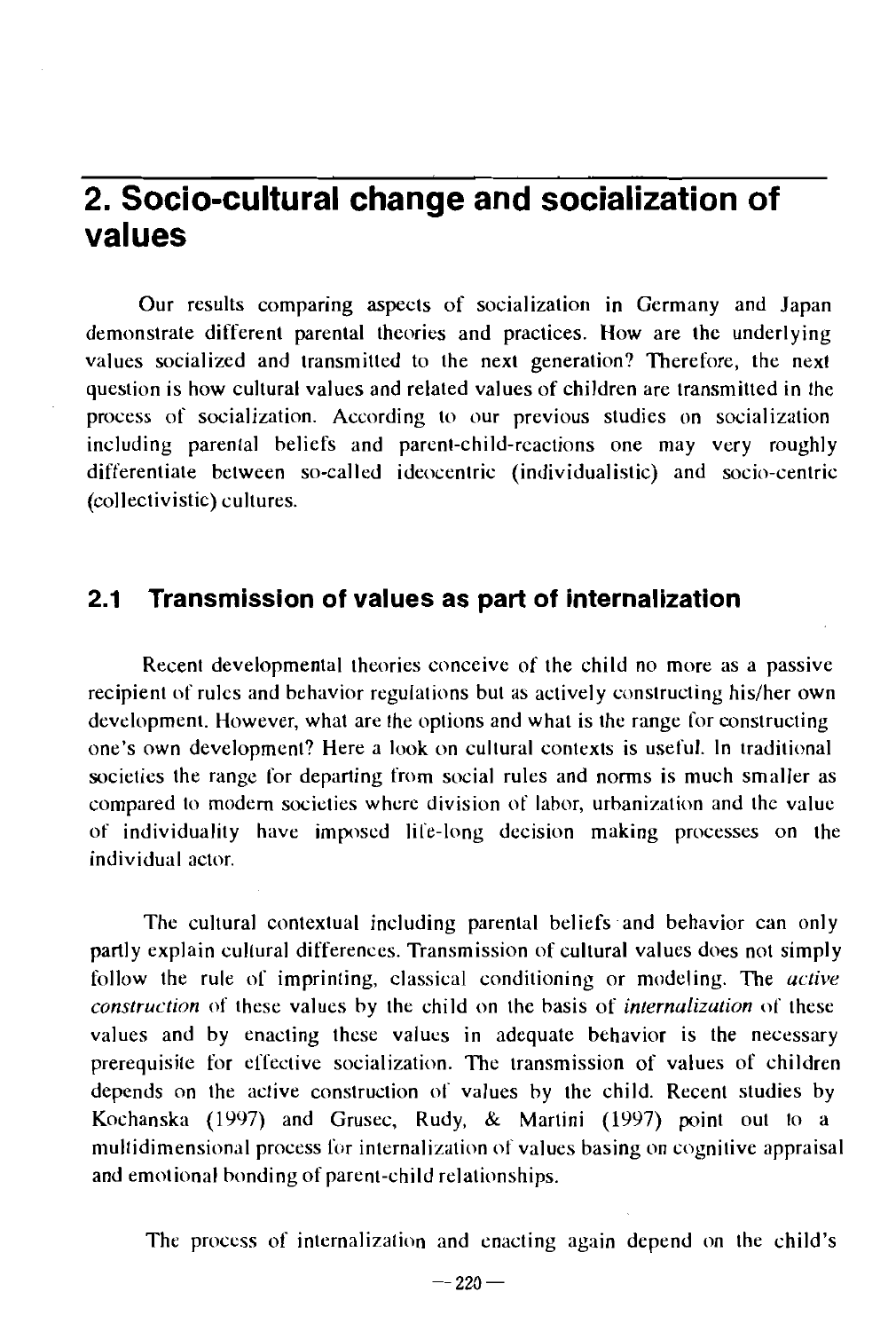developmental age, the way the caretakers interact with the child, and the quality of the wider developmental niche including other family members and peers. E.g., certain cognitive and social abilities, and furthermore, a certain social motivation have to be developed when values of reciprocity, social responsibility and family orientation are internalized in a way that conforms to culturally prevalent values.

To give an example on different parent-child interactions during socialization of values: Children's nonconformity may be interpreted by parents in very different terms: e.g., as an act of aggression implying negative relations of the child or as the child's immaturity. Depending on parents' attributions of children's misbehavior children's understanding and acceptance of parents' values can be inllucnced in a way the child may willingly conform and accept parental expectations. We have carried out several studies comparing the way Japanese, Indonesian and German mothers are handling contlicts with their children. Our data demonstrate that depending on mothers' beliefs and behavior children can accept parental goals, and internalization of parental values takes place. E.g., mother-child contlicts were successfully solved in case of mothers' positive attribution of their child's intention, and in case of mothers giving in themselves. This occurred more often in Japan than in Germany. Japanese children more willingly developed a tendency to accept parental regulations and even conceive of obedience demands from their parents as an indicator of parental warmth (Trommsdorff, 1985, 1995).

To summarize, internalization of values bases on processes of interactions between parents and children, the underlying beliefs of both, and the quality of their relationship. These factors have to be taken into account when predicting whether and how cultural values including values of children are affecting the development, the children's later interaction with their parents, and their later relation to their own children in case they decide to have own children. This view takes into account parents as socializing agents and ehildren as agents of their own development, and interactions between both. However, so far the role of cultural context and the role of genetic factors has been neglected.

## **2.2 Value change and change of utility for having children**

From the point of view of the rational choice model parents calculate the utility whether and how many children are born.

The focus of this calculation in traditional societies is the economic and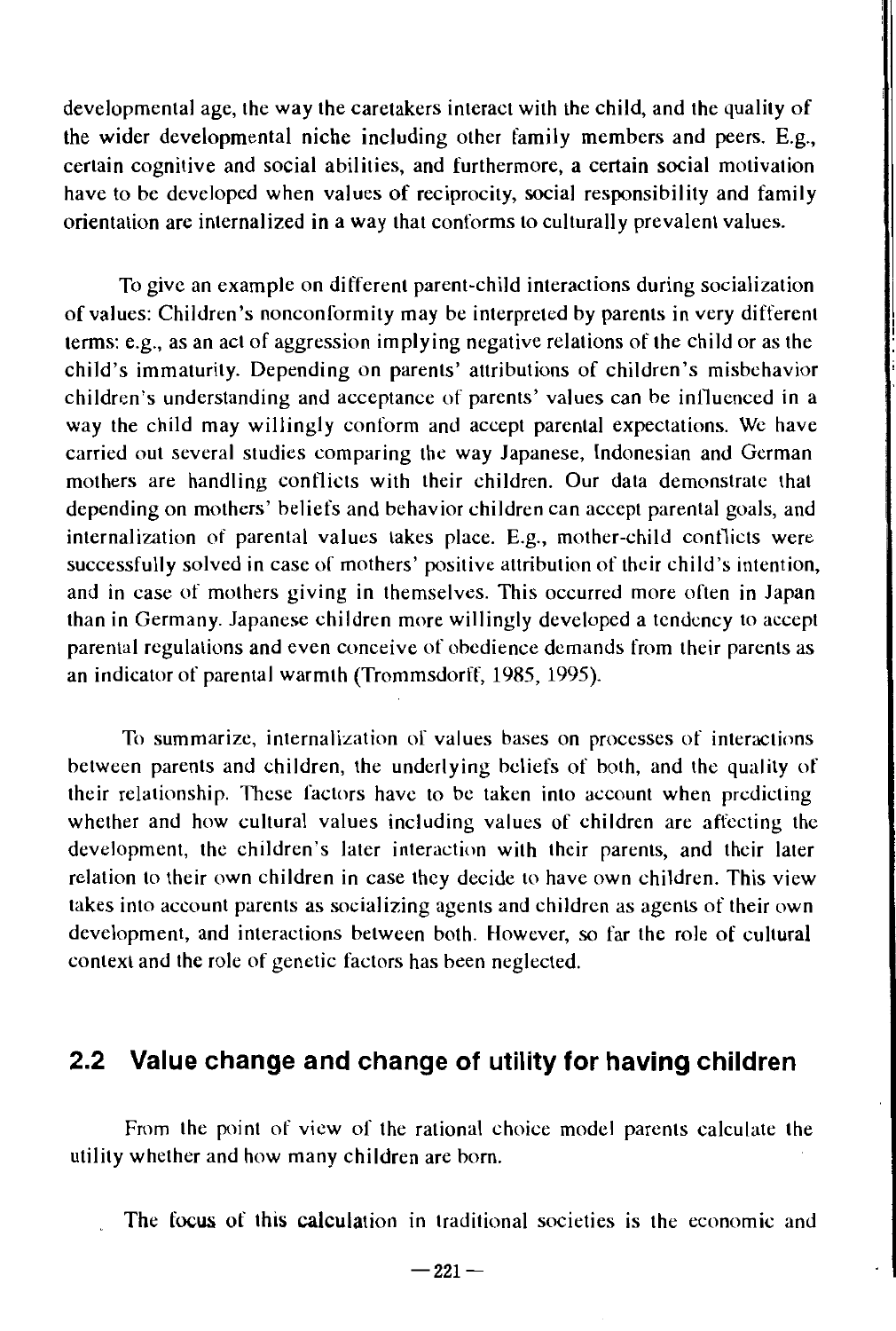social function of children for parents and the family. The value of children in preindustrialized societies is usually seen in their economic contribution to the family and to the village and in their contribution to stabilize and continue the family (e.g., by having children of their own, by following the established rules and by conforming to existing cultural values). Accordingly, rules of reciprocity exists between parents and their children. These rules and obligations are internalized during socialization.

In contrast, in modern societies the decision whether and how many children are born depends to a large degree on a cost-benefit analyses where children are not necessarily an investment to ensure the future economic stability of parents and the continuity of the family. In contrast, to have own children requires to engage in economic investments. The expected reward may e to have an emotionally satisfying relationship, or to ensure self-fulfillment.

According to Cigdem Kagitçibasi's (1998) summary of the findings from the previous Values of children-study, a *shift from materialist to emotional outcome*  expectancies has occurred in societies changing from traditional to modern economic status. However, it is unclear whether further change can be expected and into which direction it may go. Will there be a *shift 10 hedonistic* outcome expectancies?

#### 2.2.1 **Changes in socio-economic indicators**

Until very recently, the Japanese culture has appeared to conserve traditional Confucian values of social orientation, based on filial piety, loyalty, and emotionally based in-group relationships which partly transport the interpersonal dependency of "amae" beyond mother-child-relations. Even though individualistic and hedonistic values were increasingly favored by adolescents, the principle of life-long commitment in closely kit interpersonal relationships clearly set limits to hedonistic orientations and individualistic tendencies. These historically based rules for interpersonal behavior presumably served as a stabilizing factor during times of dramatic socio-economic and technological change. However, it also was the basis for the serious socio-political disruptions which have shaken the Japanese society in the past decade. Misuse of power, corruption, and the principle to protect in-group members even in case of failure are only some factors which before have partly contributed to the economic success, and have been balanced by the ability to absorb failures but now Ihey have contributed 10 the economic recession and political difficulties (TrommsdorlT, 1998; Kornadt, 1998).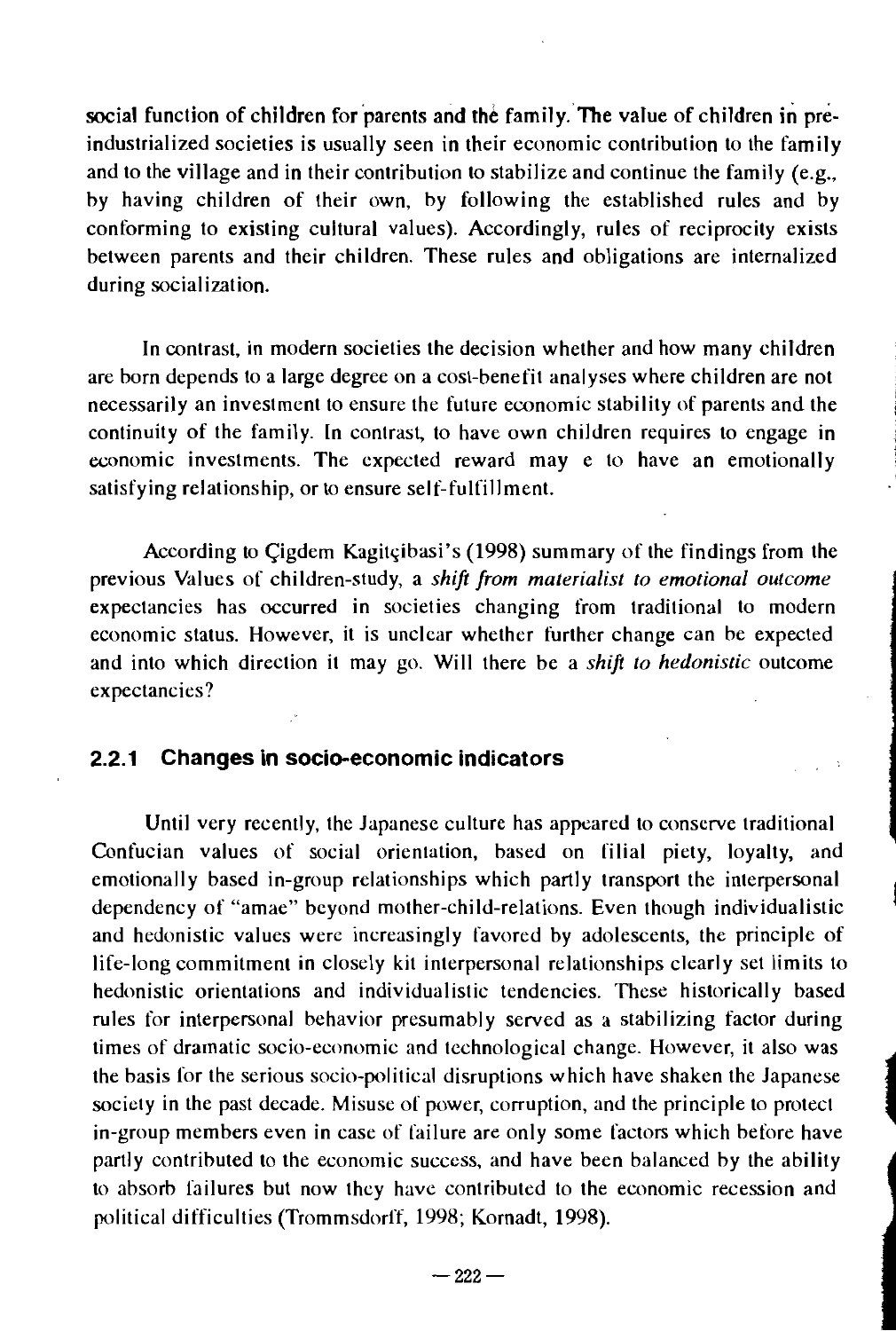The decline of the Japanese economic power and the strong import of western individualistic ideology presumably contribute to ongoing tendencies of fundamental change. This change has many consequences partly relating to the changing family system, and the changing role for women who are no longer willing of sacrifice their career and take the role of life-long care-taker: first serve as mothers and then serve as caretakers for their parents in law. Changes in the role of women may affect changes in values of children.

#### 2.2.2 **Changes in the role of women**

Let us review some "objective" indicators for changes role of Japanese women. The total fertility rate in Japan was 4.27 in 1970, and fell to 1.43 in 1995. This number is similar to Germany and indicates a decline of the country's population. Also, the age of mothers who have their tirst child is raising from 25.6 years in 1960 to 27.5 years in 1995. The divorce rate in Japan with 1.60 per 1.000 population is one of the lowest as compared to other industrial democracies. However, the divorce rate is raising for couples marricd less than five years and for those who were married for 20 or more years. About more than 60 % of women work in the labor force, however they have less qualified positions and less income than men.

32 % of Japanese women are fulltime home makers (Foreign Press Center, Japan, 1996). Japanese women are supposed to take care of their child/ren and take the responsibility for the child's upbringing especially since the falher is considered to be responsible for the household income and spends only very little time at home. Demographic changes with an increasing number of old aged people who cannot count on sufficient public welfare and who face increasing economic hardship have strong effects on women whose life expectancy is growing more than anywhere else in Ihe world.

## 2.2.3 **Changes in values of children: ambivalence in the value of children**

Indicators of cultural differences in child-rearing attitudes. According to the international comparative survey by the Youth Affairs Administration (1996), some information on differences with respect to values of children in Japan and in the USA can be observed which point out to a relative ambivalence of values of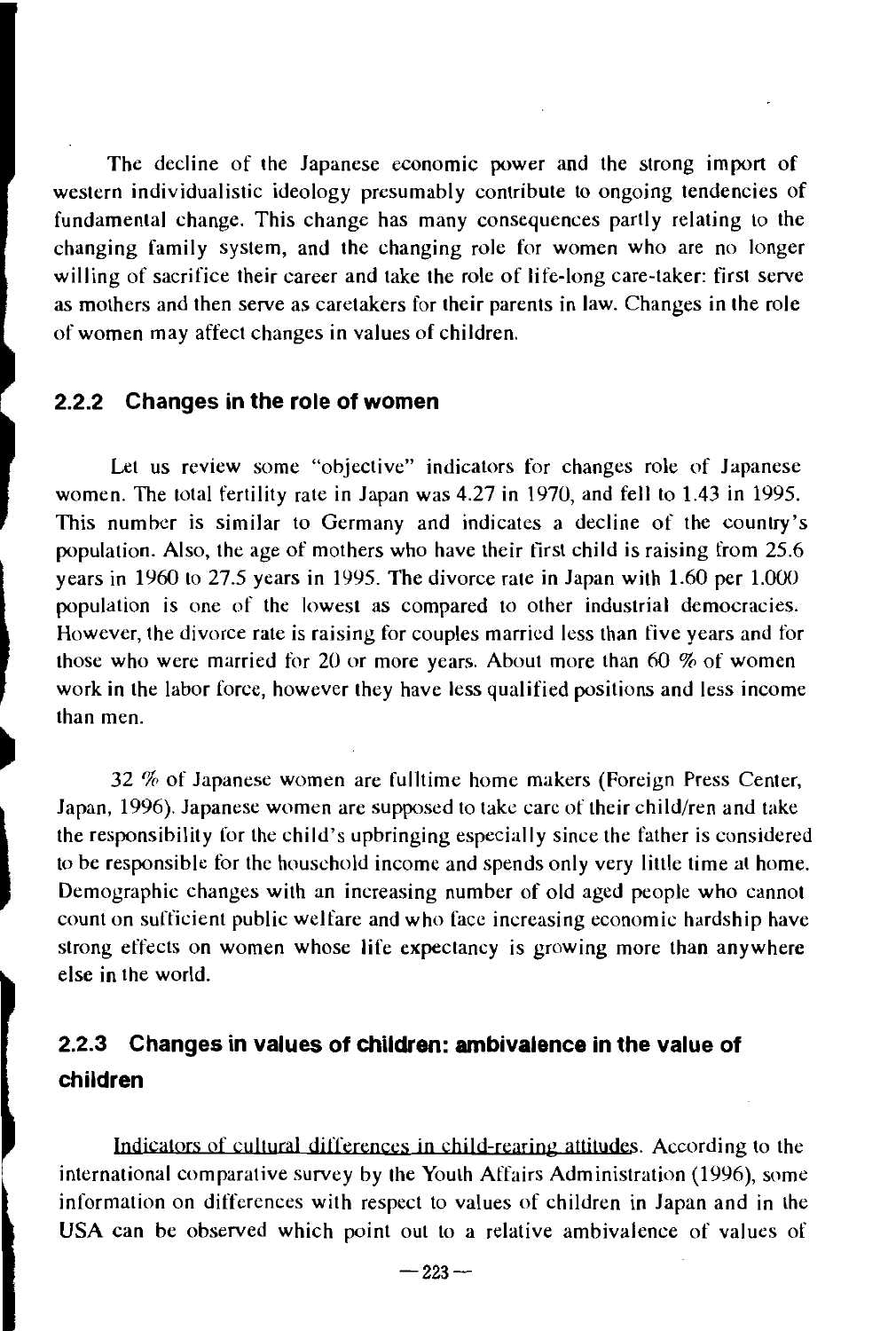children in Japan. Since these data are not including time series studies, **it** is difficult to decide whether these data indicate changes. At least they point out to differences between cultures.

The goals parents pursued for children in Japan was "to have a happy family life (62 %) and less to live a life suited to child's personality and taste (25.6 %) (respective numbers for USA: 44 % and 49 %). This demonstrates more family orientation than hedonistic orientation of Japanese parents.

**In** the same line, more Japanese than US parents pursued child rearing goals of social orientation. The two most desirable goals were: considerate to other people: 62 %; to observe rules of conduct: 45 % (respective numbers for USA: 27 % and 25 %; US parents wanted their child to be responsible: 50 %; and fair 32%).

The value of bringing up a child was significantly different for Japanese and US parents. The highest percentage of Japanese parents expected to "mature and emotionally enrich" oneself (69 %) while the highest percentage of US parents wanted" to experience the joy of raising a child" (68 %). The second important goals was "to strengthen family tics and bonds". For Japanese parents, duty and emotional bonding was more important than enjoying to raise the child. Considerable less Japanese as compared to US parents consider "raising children as enjoyable experience" (44 % vs. 77 %). In contrast, Japanese as compared to US parents consider "raising a child more as causing a lot of pain and trouble" (50 % vs. 36 %).

These data on negative or at least ambivalent attitudes to raising children correspond to the results of Kashiwagi (1998). Japanese fathers who were less involved in child care reported the highest "feelings of oneness". Does daily child care reduce subjective feelings of oneness with the child? Kashiwagi (1998) also showed that education was another factor influencing values of children: the higher the education of mothers, the lower their feeling of oneness with their child. Do these mothers tend to rather prefer western values of independence?

Indicators of change of child-rearing attitudes. More obvious data on ongoing change are available when comparing cohorts of mothers with respect to their attitudes and beliefs. In a further study Kashiwagi (1998) asked for reasons why Japanese mothers of different age groups (40 vs. 6O-years-old) decided to have children. Her results demonstrate that the younger generation more otten focused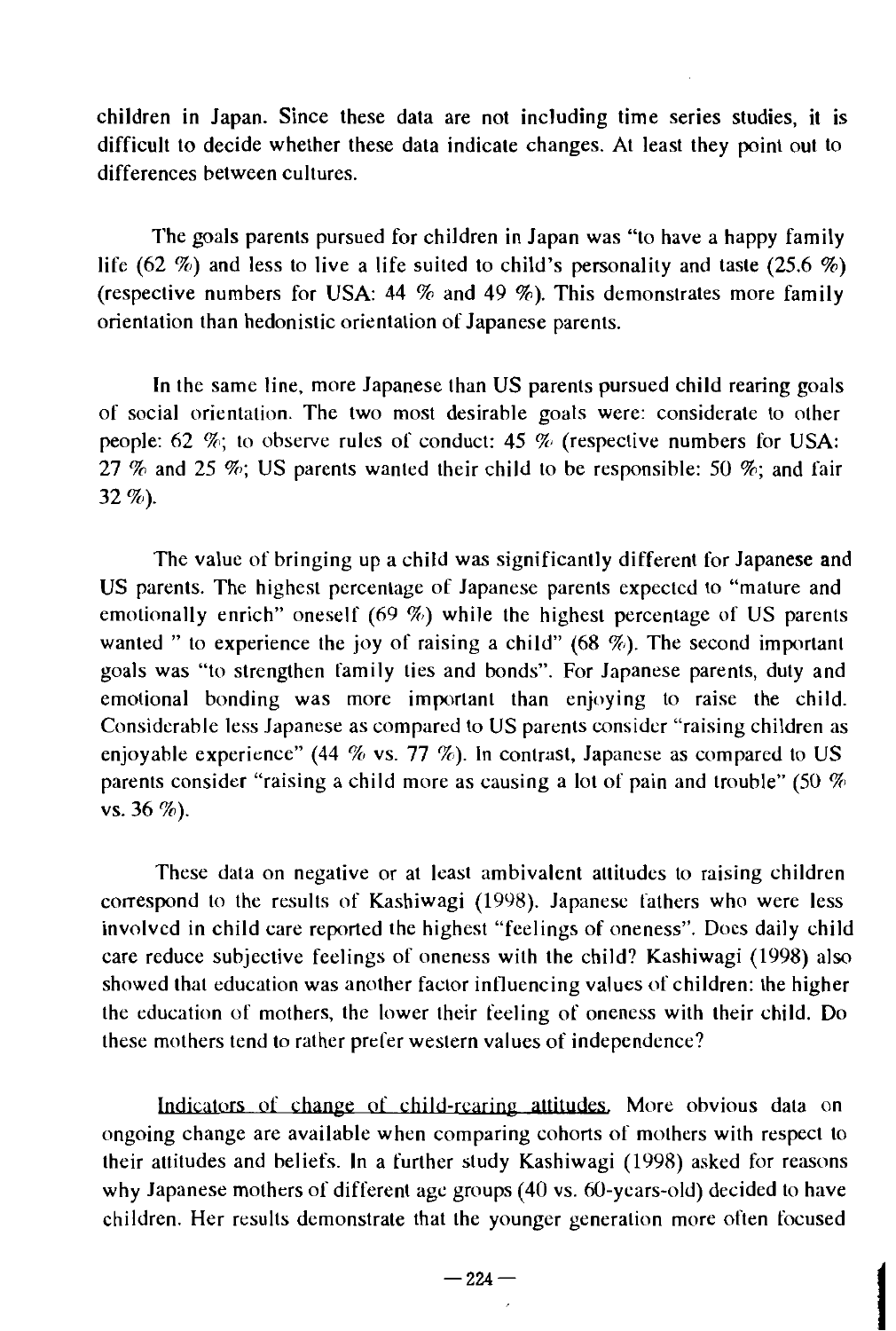on own needs rather than on family or social concerns. These "self-enhancement values" were related to a hedonistic orientation quite different from the family and duty-oriented values of the older generation. Starting from these observations, the question must be raised **in** which direction values of children will change, and which effects of such value changes on personality development of children and adolescents will occur.

According to the longitudinal study ranging over 14 years of Kornadt & Eisler (1998) considerable changes in the way mothers transmit their values to their children occurred. Do general cultural and socio-economic changes on the macroand meso-Ievel affect the role of women and induce changes in values of children? These changes, especially when going into the direction of less emotional bonding between parents and children, may contribute to a decrease of attachment quality and related working model thus affecting the socio-emotional development over the life span and furthermore, to the transmission of values to the next generation.

In conclusion, it may be asked whether values of children are a moderator variable partly affected by socio-economic conditions and cultural values, partly affecting the proximal context in which children develop thereby affecting individual child development. Can values of children be conceived of as a developmental niche which differs between various cultures?

It has been shown here that it is useful to differentiate the emotional values of children according to a child-focused and self-focused emotional quality.

In further studies, the function of values of children for the culture and for individual development should be studied in the context of the broader system of socialization conditions. From the point of view of stability and change of socicties, both the group-oriented and the dyadic-focused emotional quality of values of children can be seen as an important stabilizing variable.

Both, the group-oriented and the dyadic-emotional quality serve as a stabilizing factor which induces successful internalization of parental goals and which ensures the socio-emotional security and attachment of children in a context of social relatedness.

On the other hand, the self-oriented value of children focusing on independence of parents and children, adds new qualities in values of children. These consist among other factors in: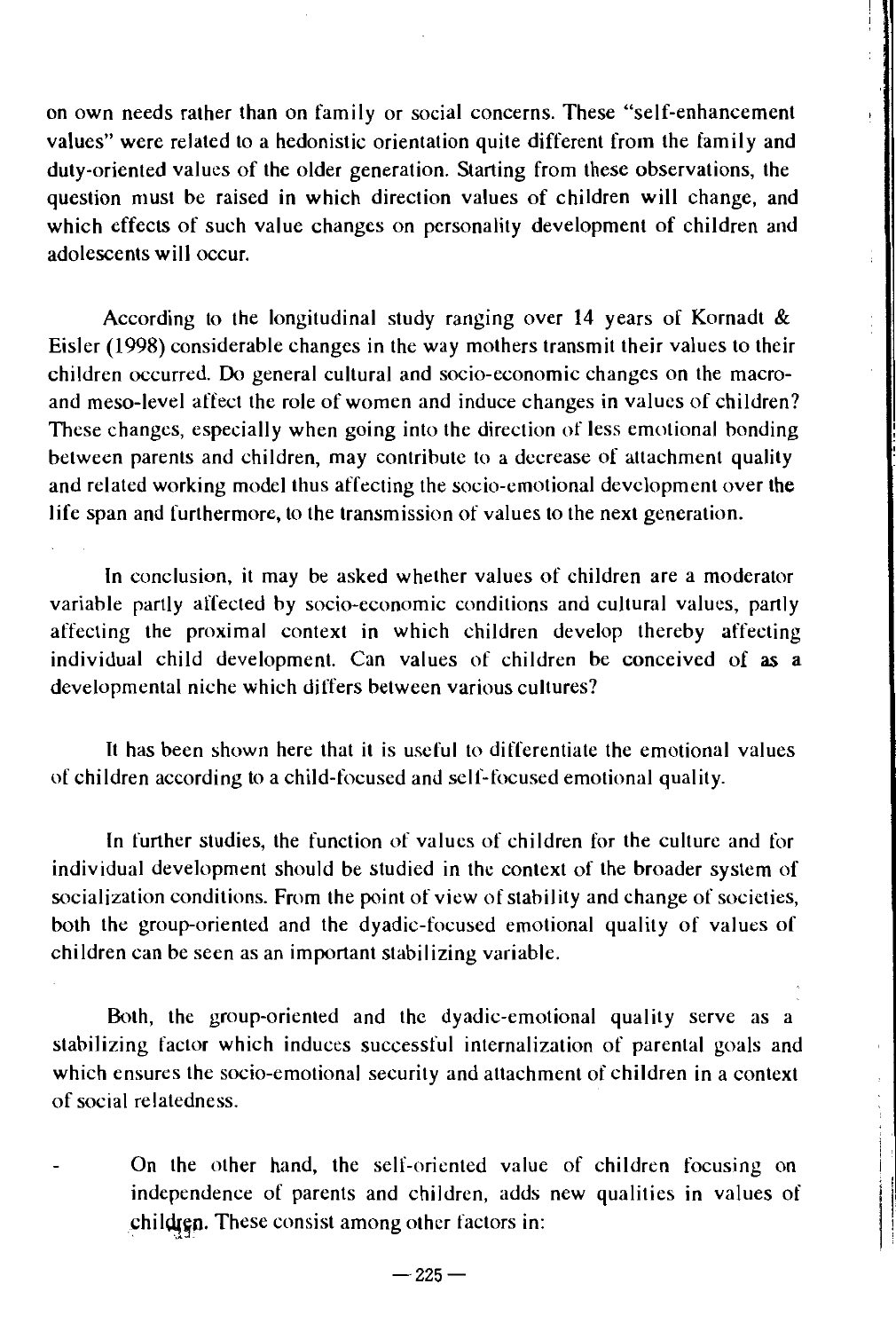a variety of alternatives in the choice and pursuit of values, e.g., with respect to the individual decision in family size (having children or not, raising children in a single or conventional parent family), quality of socialization and life style when bringing up children;

investment in children without expectation of reciprocity;

socialization behavior disregarding objective parent-child asymmetry.

Non-material, emotion-based values of children do not necessarily consist in child-focused emotional investment may reduce emotional satisfaction. Empirical date on German and Japanese mothers point into this direction of experienced discrepancies between children's and mother's needs. Related self-focused negative emotions of mothers and their children presumahly are not functional for building up feelings of security and attachment in the child.

After having observed the shift of developmental theories from mechanistic to organismic and constructivist approaches, the question arises in how far developmental theories take into account the interplay between culture and the emotional quality of values of children.

The quality of values of children may be seen as an effect of culturally constructed beliefs about the self and the child. it remains to be studied in how far the emotional quality of values of children is part of future socio-cultural changes- as a dynamic factor in promoting such changes and as a product of such changes.

#### **References**

- Arnold, F.. Bulato, R A., Buripakdi, C, Chung, B. J., Fawcetl, J. T., Iritani, T., Lee, S. J., & Wu, T.-S. (1975). The value of children: A cross-cultural study. Honolulu: University of Hawaii Press.
- Azuma, H. (1986). Why study child development in Japan? In H. W. Stevenson & H. Azuma (Eds.), Child development and education in Japan. A series of books in psychology (pp. 3-12). New York: W. H. Freeman & Co.

Bronfenbrenner, U. (1979). The ecology of human development. Experiment by nature and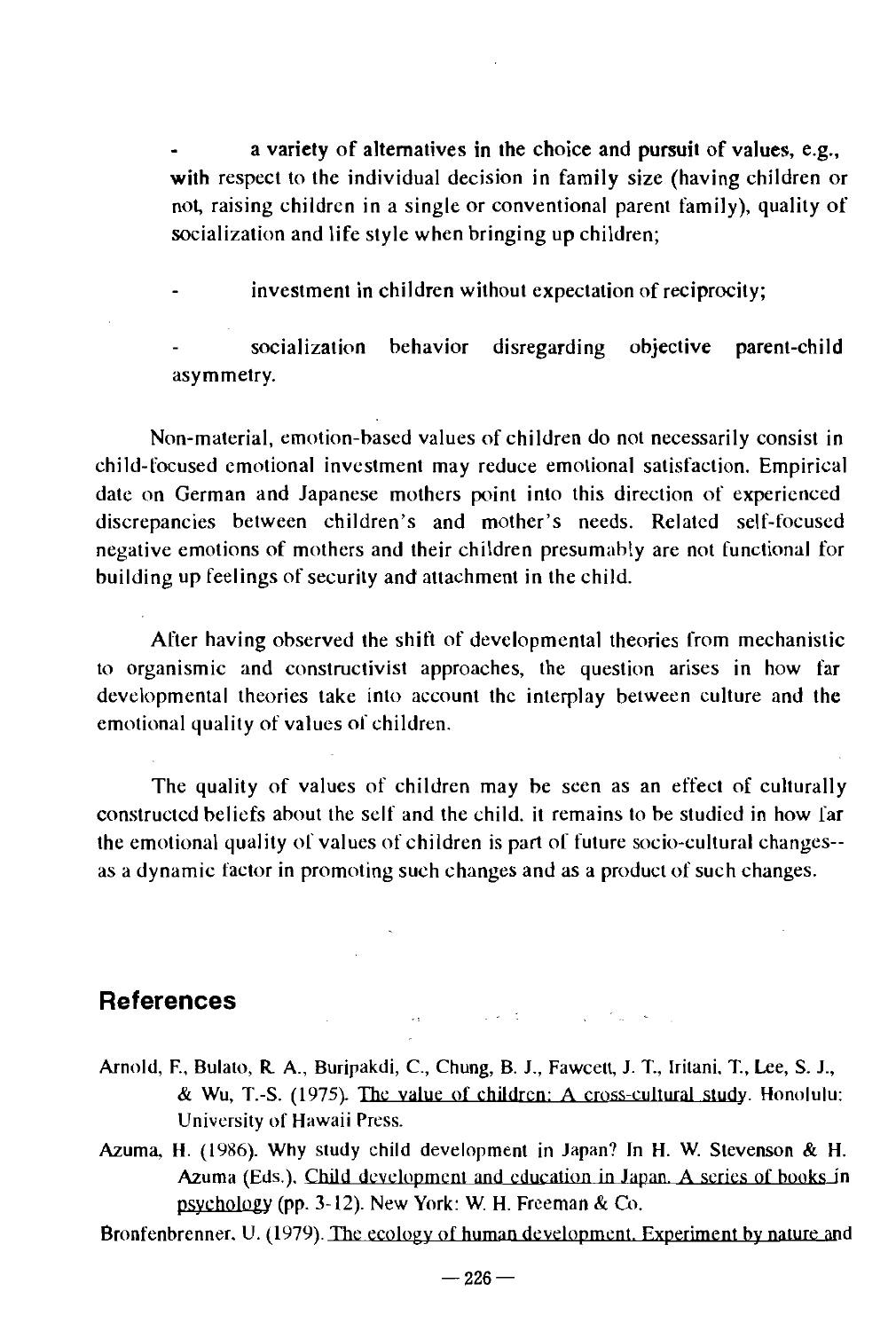design. Cambridge, MA: Harvard University Press.

- Foreign Press Center, Japan (Ed.). (1996). About Japan Series No. 5 Japanese women yesterday and today. Tokyo: Nippon Press Center.
- Friedlmeier, W., & Trommsdorff, G. (1998). Japanese and German mother-child interactions in early childhood. In G. Trommsdorff, W. Friedlmeier, & H.-J.
	- (Alexander (Eds.), Japan in transition. Social and psychological aspects (pp. 217-230). Lengerich: Pabst Science Publishers.
- Friedlmeier, W., & Trommsdorff, G. (1999). Emotion regulation in early childhood: A cross-cultural comparison between German and Japanese toddlers. Manuscript submitted for publication.
- Grusec, J. E., & Goodnow, J. J. (1994). Impact of parental discipline methods on the child's internalization of values: A reconceptualization of current points of view. Developmental Psychoogy. 30, 4-19.
- Grusec, J. E., Rudy, D., & Martini, T. (1997). Parenting cognitions and child outcomes: An overview and implications for children's internalization of values. In J. E. Grusec & L. Kuczynski (Eds.). parenting and children's internalization of values: *A*  handbook of contemporary theory (pp. 259-282). New York: John Wiley & Sons.
- Hoffman, L. W., Hoffman, M. L. (1973). The value of children to parents. In J. T. Fawcett (Ed.), Psychological perspectives on population (pp. 19-76). New York: Basic Books.
- Kagitçibasi, Ç. (1982). Old-age security value of children. Journal of Cross-Cultural PSYChology, 13,29-42.
- Kagitçibasi, Ç. (1996). Family and human development across cultures: A view from the otber Side. Mahwah, NJ: Lawrence Erlbaum.
- Kagitçibasi, Ç. (1998). The value of children revisited: Comments and perspectives. In G. Trommsdorff & F. Rothbaum (Convenors). Values of children in changing societies. Symposium organized at the  $14<sup>th</sup>$  Congress of the International  $\epsilon$ Association for Cross-Cultural Psychology, Silver Jubilee. August  $3-8$ , 1998. t., Belljngham, USA.
- Kashiwagi, K. (1998). Changing value of children. Paper presented at the  $5<sup>th</sup>$  Meeting of the German-Japanese Society for Social Sciences in Tokyo, Japan, September 13-16, 1998.
- Kochanska, G. (1997). Mutually responsive orientation between mothers and their young children: Implications for early socialization Child Development, 68, 94-112.
- Kornadt, H.-J. (1998). Conclusions: Questions and implications for future research on social change. In G. Trommsdorff, W. Friedlmeier, & H.-J. Kornadt (Eds.), Japan in transition. Social and psychological aspects (pp. 259-264). Lengerich: Pabst Science Publishers.
- Kornadt, H.-J., & EisJer, A.-C. (1998). Psychological indicators of social change in Japan and Germany. In G. Trommsdorff, W. Friedlmeier, & H.-J. Kornadt (Eds.), Japan in transition. Social and psychological aspects (pp. 243-258). Lengerich: Pabst Science Publishers.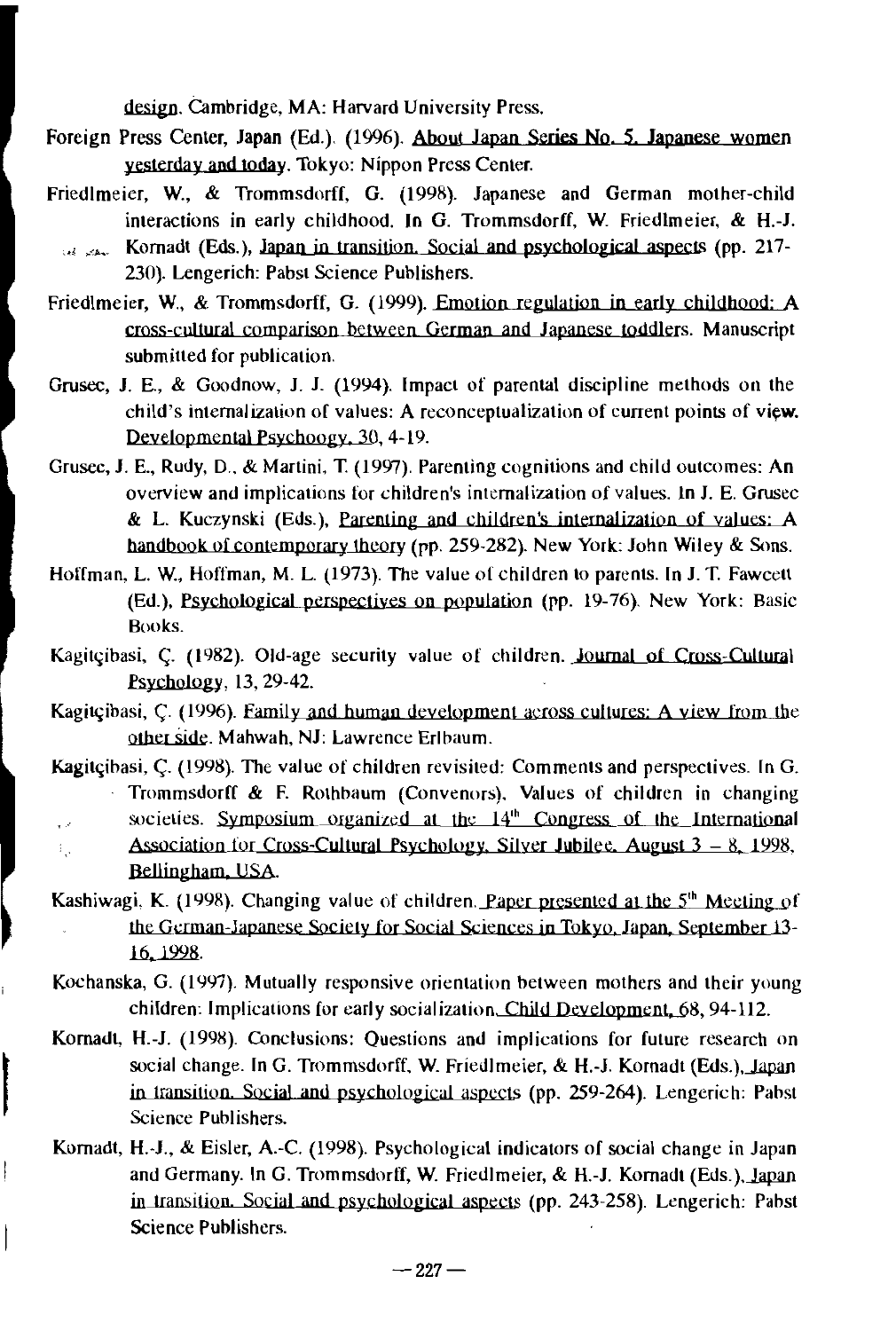- Kornadt, H.-J., & Trommsdorff, G. (1990). Naive Erziehungstheorien japanischer Mütter-Deutsch-japanischer Kulturvergleich. Zeitschrift für Sozialisationsforschung und Erziehungssoziologie, 10, 357-376.
- Komadt, H.-J., & Trommsdorff, G. (1997). Sozialisationsbedingungen von Aggressivitiit in Japan und Deutschland. In G. Foljanty-Jost & D. Rössner (unter Mitarbeit von B. Bannenberg & A. Erbe) (Hrsg.), Gewalt unter Jugendlichen in Deutschland und Japan: Ursachen und Bekämpfung (S. 27-51). Baden-Baden: Nomos.
- Maccoby, E. E. (1992). The role of parents in the socialization of children. Developmental Psychology, 28, 1006-1017.
- Markus, H. R., & Kitayama, S. (1991). Culture and the self: Implications for cognition, emotion, and motivation. Psychological Review,.98, 224-253.
- Super, C. M., & Harkness, S. (1993). The developmental niche: A conceptualization at the interface of child and culture. In R. A. Pierce  $& M. A.$  Black (Eds.), Life-span development: A diversity reader (pp. 61-77). Dubuque: Kendall/Hunt.
- Super, C. M., & Harkness, S. (1998). The cultural structuring of child development. In J. W. Berry (Ed.), Handbook of cross-cultural psychology: Basic processes and human development (Vol. 2) (pp. 1-39). Boston: Allyn & Bacon.
- Trommsdorff, G. (1985). Some comparative aspects of socialization in Japan and Germany. In I. Reyes Lagunes & Y. H. Poortinga (Eds.), From a different perspective: Studies of behavior across cultures (pp. 231-240). Amsterdam: Swets & Zeitlinger.
- Trommsdorff, G. (1986). Wertwandel der japanischen Jugend. In S. Linhart (Ed.), 40 Jahre modernes Japan (5. 177-203). Wien: Literas.
- Trommsdorff, G. (1989). Sozialisation und Werthaltungen im Kulturvergleich. In G. Trommsdorff (Ed.), Sozialisation im Kulturvergleich (S. 97-121). Stuttgart: Enke.
- Trommsdorff. G. (1995). Parent-adolescent relations in changing societies: A crosscultural study. In P. Noack, M. Hofer, & J. Youniss (Eds.), Psychological responses to social change: Human development in changing environments (pp. 189-218). Berlin: DeGruyter.
- Trommsdorff, G. (1997). Familie und Eltern-Kind-Beziehungen in Japan. In B. Nauck & U. Schönpflug (Hrsg.), Familien in verschiedenen Kulturen (S. 44-63). Stuttgart: Enke.
- Trommsdorff, G. (1998). Social and psychological aspects of ongoing changes in Japan: Introduction. In G. Trommsdorff, W. Friedlmeier, & H.-J. Kornadt (Eds.), Japan in transition. Social and psychological aspects (pp. 11-21). Lengerich: Pabst Science Publishers.
- Trommsdorff, G., & Friedlmeier, W. (1993). Control and responsiveness in Japanese and German mother-child interactions. Early Development and Parenting, 2, 65-78.
- Trommsdorff. G., & Friedlmeier. W. (1999). Regulation of emotions and mother-child relationships: A comparison between Japanese and German preschoolers. Manuscript submitted for publication.